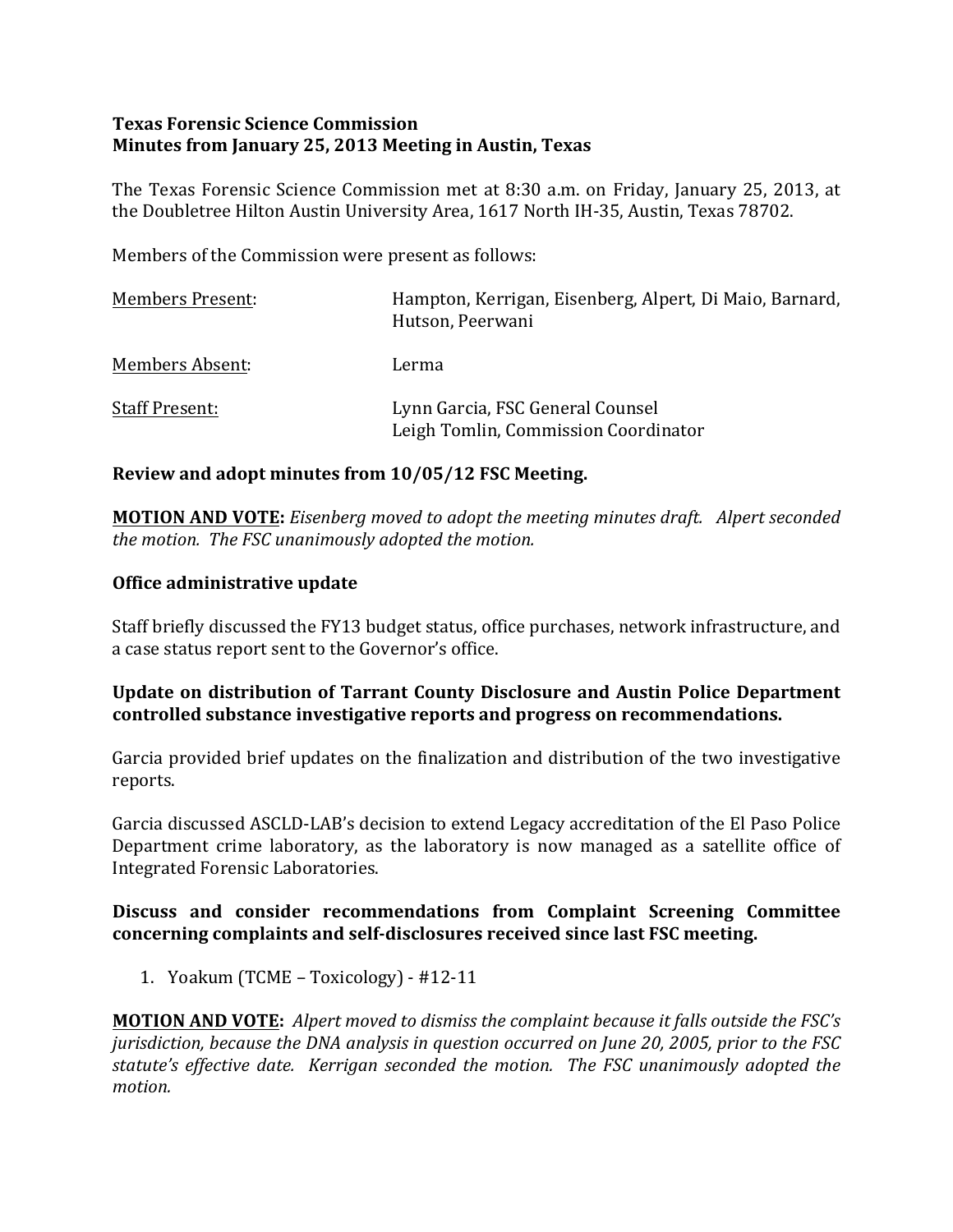2. Hines  $(DPS - Austin - DNA) - #12-12$ 

**MOTION AND VOTE:** Alpert moved to dismiss the complaint because it falls outside the FSC's *jurisdiction, because the DNA analysis in question occurred in August 2004, prior to the FSC* statute's effective date. Kerrigan seconded the motion. The FSC unanimously adopted the *motion.*

3. Ketchum (DNA Diagnostics, Inc.) - #12-13

Complaint Screening Committee Chairman Eisenberg, as a courtesy to the Texas Attorney General's Office, contacted Dr. Ketchum to request she return the evidence in this case. The evidence was returned and the issue resolved. The Commission did not deliberate further on the matter.

4. Desormeaux (DPS - Houston - DNA) - #12-09

The FSC discussed requesting information from agencies that performed DNA testing in the case, including DPS, Orchid Cellmark and the Jefferson County Crime Laboratory. The following information will be requested from each agency:

- 1. Copies of any reports and/or case files (including copies of electropherograms) DPS may have related to laboratory case number L2H-188242 indicated in the complaint form.
- 2. Copies of the DNA Section procedural manual and interpretation guidelines for analysis of mixtures at the time case L2H-188242 was analyzed.
- 3. Copies of the validation work performed, including the underlying data/statistical analysis used in formulating the interpretation guidelines.

The Commission has not yet decided whether to accept the complaint, but would like to review this information before making its decision.

## Texoma Medical Center (Sexual Assault Nurse Examiner Kit) Complaint #12-08 **update.**

Garcia provided Commission members with an update on complaint #12-08. The complaint was forwarded to the Texas Board of Nursing. A response was received from the Texas Board of Nursing indicating they have initiated a preliminary investigation into the complaint. The letter from the Texas Board of Nursing was subsequently mailed to the complainant. No further action was necessary in the matter.

## **Report from DPS - Houston Investigative Panel; Complaint #12-06**

Kerrigan provided a background and progress report, including information on additional material reviewed by the Commission since its last meeting and a report from a January 8, 2013 site visit to the laboratory where Garcia and Kerrigan interviewed key laboratory staff members and management.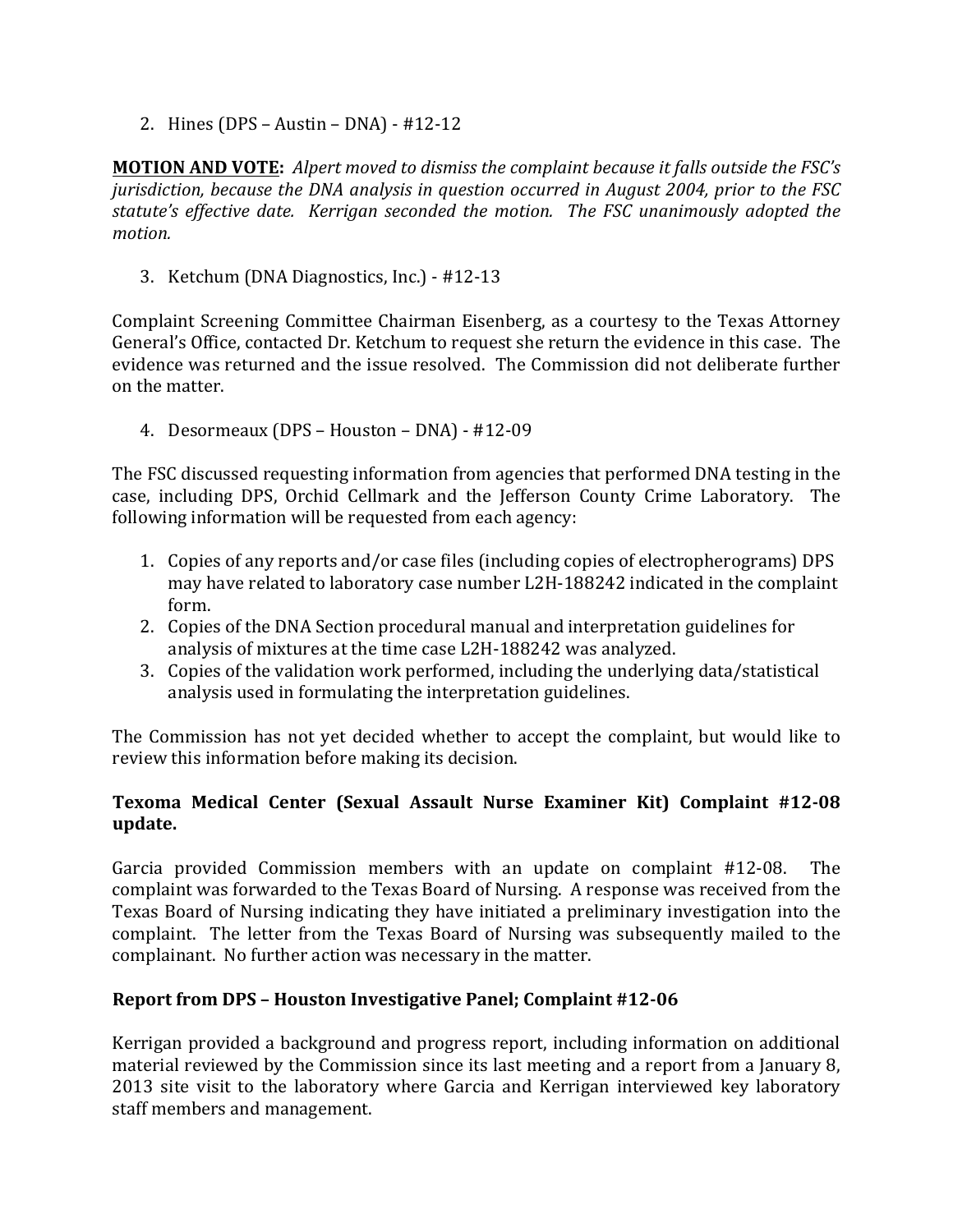Garcia updated members on the defendant notification model developed in response to the complaint in collaboration with the Texas Commission on Indigent Defense, the Innocence Project of Texas, and the Houston Public Defender's Office. Garcia also reported on collaborative efforts with the Texas District and County Attorneys' Association, the Harris County District Attorney's office and the Montgomery County District Attorney's office, as well as communications with the Galveston County District Attorney's office and attempts at outreach to the district attorneys in the remaining 33 counties affected. Finally, Garcia reported on efforts undertaken in cooperation with the Office of Court Administration to provide information and model notice letters to affected judges.

Skylor Hearn, Assistant Director of Law Enforcement Support for DPS; Keith Gibson, crime lab manager at DPS Houston; and Severo Lopez, the controlled substance section manager at DPS Houston, added comments to the discussion with commission members. Nick Vilbas and Scott Henson from the Innocence Project of Texas also added brief comments during the discussion.

**MOTION AND VOTE:** *Kerrigan moved to find the laboratory employee that is the subject of the complaint, Jonathon Salvador, committed professional misconduct. Alpert seconded the motion.* The FSC unanimously adopted the motion.

**MOTION AND VOTE:** *Kerrigan moved to instruct staff to draft a report with the content* discussing the following points and recommendations:

- 1. Full discussion of performance issues with Salvador, including a full description of the *old evaluation system and the new evaluation system DPS has implemented.*
- 2. *Suggest laboratories think about methods such as the use of policies and procedures that might help minimize the chance of these types of events from occurring. Ways to minimize someone's attempt to substitute samples for example.*
- 3. Discussion on the supervision and evaluation process at DPS.
- 4. Make evaluation system recommendation, including proactive evaluation system and *consequences for underperformance.*
- *5.* Discussion of the openness and complete cooperation of DPS Houston Laboratory.
- *6. Endorse and encourage continued self-disclosure to the FSC.*
- *7. Point out staff deficiencies/needs.*
- 8. Development component how much is it costing that state as opposed to having appropriate amount of staff in laboratories?
- **9.** Recommend regular status updates, including collection of a monthly re-testing *update from the laboratory.*
- 10. Include future addendum reporting on final outcome of re-testing.

Eisenberg seconded the motion. The FSC unanimously adopted the motion.

Staff will prepare and finalize a report for review, deliberation and a vote at the FSC's April 5, 2013 meeting.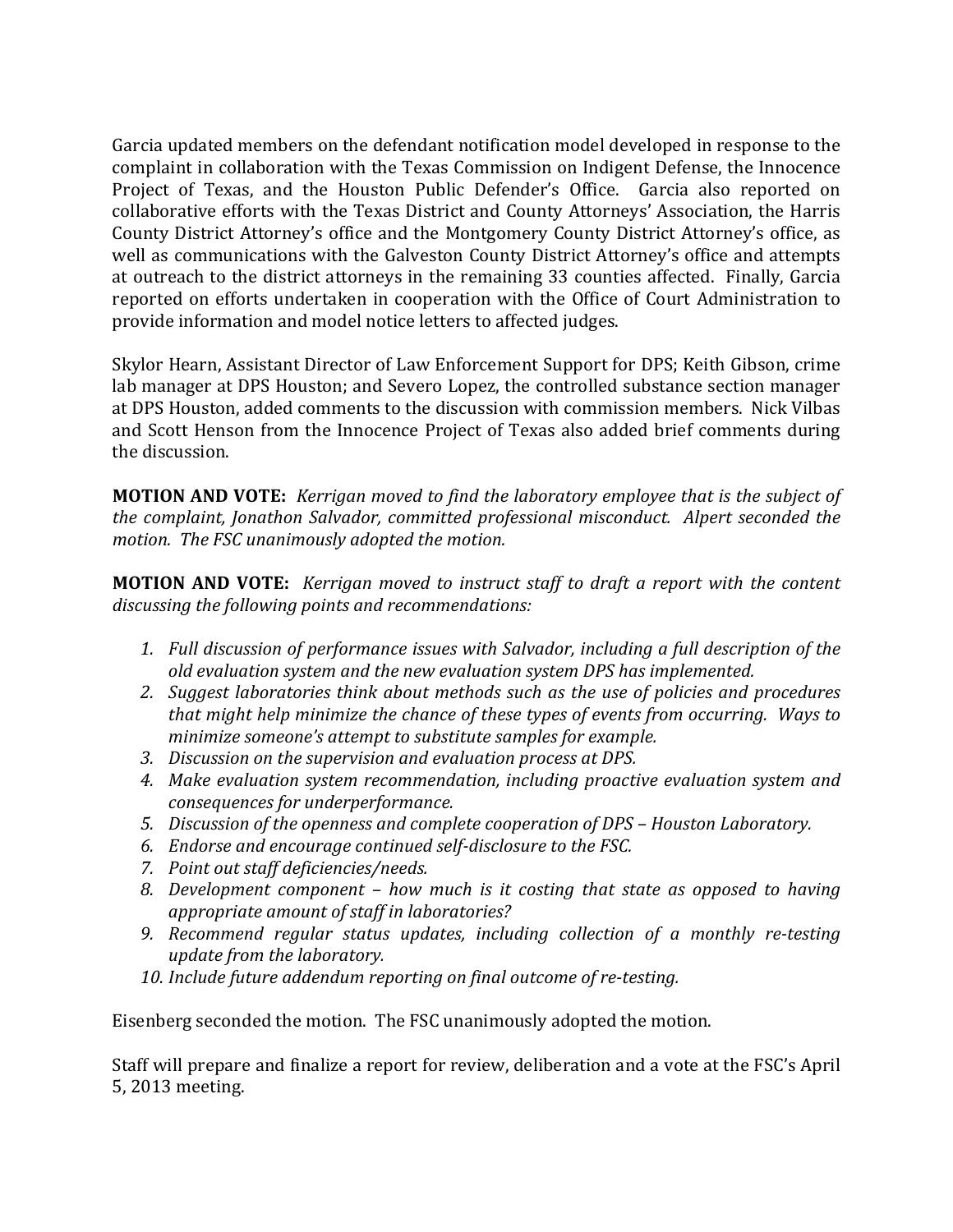### **Forensic Development Committee Update**

Members discussed the following action items from the committee:

- 1. Complete survey for laboratory directors re: certification and research.
- 2. Set up Texas Technical Advisory Groups specific to certain forensic disciplines, starting with toxicology and controlled substance. Ask for input from Texas Association of Crime Lab Directors.
- 3. Conduct cost-benefit analysis behind properly staffing and funding crime laboratories in Texas (Eisenberg in collaboration with UT Arlington).
- 4. Find out the cost to accredit all disciplines and certify all examiners.
- 5. Attendance at AAFS annual conference.
- 6. Proceed in co-hosting a forensic science seminar and/or roundtables with Texas Criminal Justice Integrity Unit.
- 7. Plan conference/boot camp for Texas Laboratory Directors, focused on effective lab management.

#### **Update on arson case review**

Nick Vilbas presented an update on the arson case review being conducted by the Innocence Project of Texas in collaboration with State Fire Marshal Chris Connealy. Vilbas explained IPOT will have a full case list of those that will be presented to the Fire Marshal for review by the end of May 2013. Vilbas forecasted 6-8 cases will go to the scientific advisory workgroup.

Chris Connealy, Texas State Fire Marshal, also provided comments related to the arson case discussion, updating members on activities organized by the Texas State Fire Marshal's office to develop the education of fire investigators throughout the state and conduct retroactive reviews of casework.

#### **Legislative Discussion**

Garcia addressed the commission on potential legislation that may be filed affecting the FSC's jurisdiction, particularly bills by Senator Hinojosa (D-McAllen) and Senator Carona (R-Dallas). 

#### Consider any amendments to the policies and procedures

None discussed.

#### Consider proposed agenda items for next quarterly meeting

Staff will include any items discussed at today's meeting and any additional items suggested by commission members.

#### **Schedule and location of future meetings**